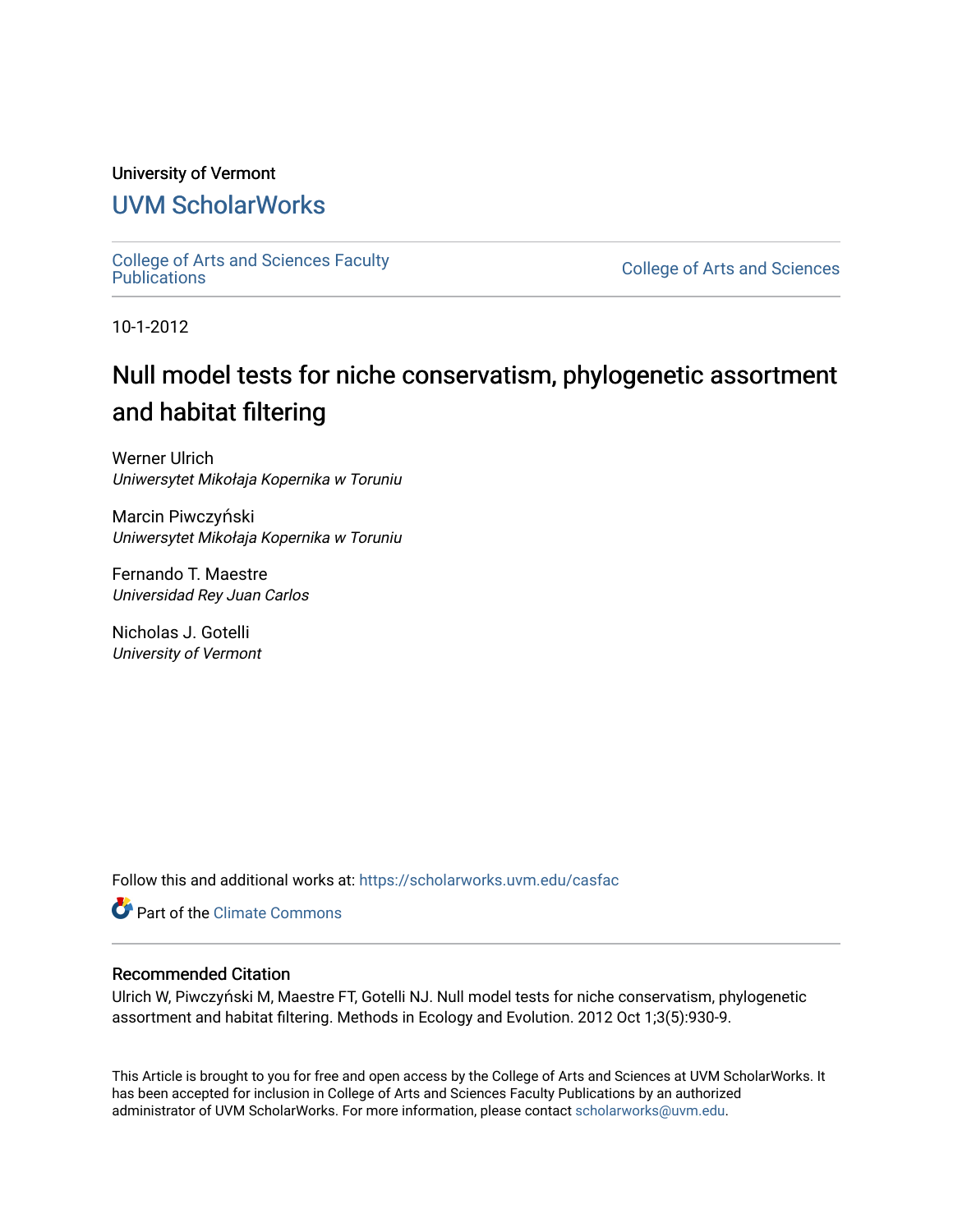Methods in Ecology and Evolution 2012, 3, 930–939 doi: 10.1111/j.2041-210X.2012.00217.x

# Null model tests for niche conservatism, phylogenetic assortment and habitat filtering

Werner Ulrich<sup>1</sup>\*, Marcin Piwczyński<sup>1</sup>, Fernando T. Maestre<sup>2</sup> and Nicholas J. Gotelli<sup>3</sup>

<sup>1</sup>Nicolaus Copernicus University in Toruń, Chair of Ecology and Biogeography, Gagarina 9, 87-100 Toruń, Poland, <sup>2</sup>Área de Biodiversidad y Conservación, Departamento de Biología y Geología, Escuela Superior de Ciencias Experimentales y Tecnología, Universidad Rey Juan Carlos, 28933 Móstoles, Spain; and <sup>3</sup>Department of Biology, University of Vermont, Burlington, VT 05405, USA

### Summary

1. Phylogenetic and trait analyses are powerful tools for disentangling the mechanisms underlying the structure of plant and animal communities, and their use has become prominent in the last decade. However, few studies have simultaneously incorporated data on species traits or phylogeny, environment, and species co-occurrences. Therefore, the relative importance of these factors as drivers of community assembly is largely unknown.

2. We introduce new and conceptually simple null model tests and appropriate metrics to disentangle the relationships between species co-occurrence, traits or phylogeny and environmental factors not covered by available packages for phylogenetic analysis. We illustrate the methods with an extensive data set on understory plant assemblages sampled in three Polish forests.

3. Benchmark testing indicates that the proposed methods have good error behaviour when tested against a variety of artificial matrix sets covering a wide range of observed patterns. Test results are largely independent of matrix size and matrix fill and have adequate power to detect even weak patterns of non-randomness. The different metrics used are uncorrelated with one another and capture different, and often divergent, patterns expressed within the same matrix.

4. Our case study revealed three distinct patterns in forest understory plant assemblages: (i) multiple patterns of species associations within meta-communities might mask the influence of phylogeny and environmental variables on species occurrences, (ii) the strength of environmental and phylogenetic signals depend on the co-occurrence pattern (segregated, aggregated, clumped) and might vary within a single meta-community, and (iii) a random association of phylogeny and species co-occurrence coupled with significant correlations between environmental factors and phylogeny might reveal species with traits that have passed through environmental filtering.

Key-words: clumping score, C-score, meta-community, null model, phylogeny, species co-occurrence, statistical inference, togetherness

## Introduction

Although Darwin (1859) suggested early on that closely related species may be stronger competitors because of similarities in morphology and resource use, phylogenetic analyses of community structure have become prominent only in the last decade (Webb et al. 2002; Emerson & Gillespie 2008; Cavender-Bares et al. 2009; Pillar & Duarte 2010; Alexandrou et al. 2011). The phylogenetic framework emphasizes the importance of evolutionary and biogeographic constraints, including niche conservatism (reviewed in Wiens & Graham 2005; Losos 2008; Wiens et al. 2010), in controlling the structure of contemporary ecological communities (Emerson & Gillespie 2008; Cavender-Bares et al. 2009). Statistical tests have been developed to identify phylogenetic overdispersion (segregation, evenness), that is, the tendency for related species to co-occur less often than expected by chance, and phylogenetic underdispersion (clustering, aggregation), that is, a trend for related species to co-occur more often than expected by chance (Pausas & Verdú 2010).

The environment (habitat) may serve as a filter for species that possess appropriate physiological, ecological or behavioural adaptations to successfully colonize a particular habitat (Wiens & Graham 2005; Losos 2008). In contrast to traditional ecological models of limiting similarity and niche overlap, \*Correspondence author. E-mail: ulrichw@umk.pl habitat filtering in combination with niche conservatism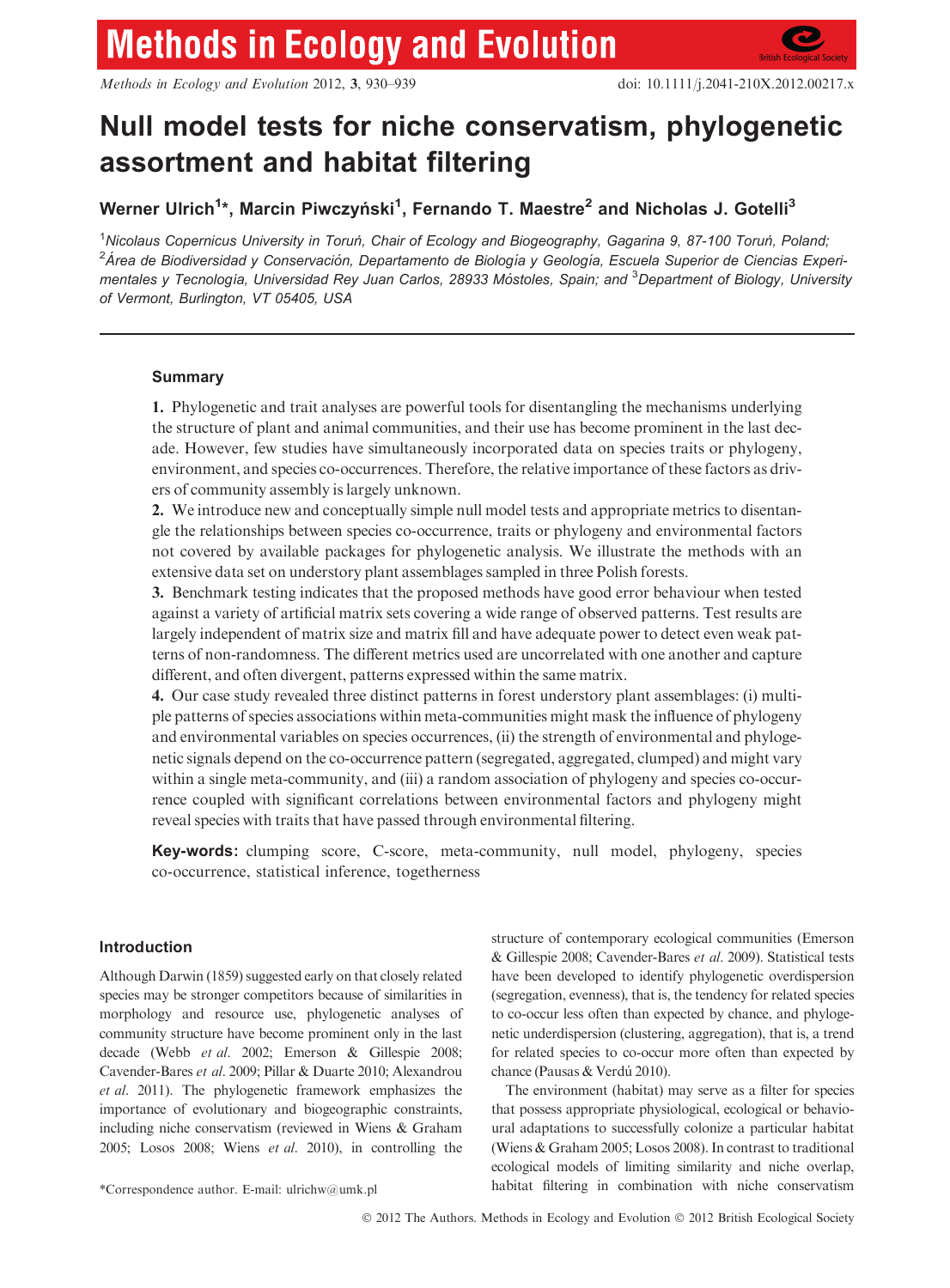predicts that closely related species should co-occur more often than expected by chance in similar environments (Losos 2008; but see Mayfield & Levine 2010). As noted long ago by Williams (1947), the relative strengths of competitive segregation and habitat filtering will determine whether closely related species co-occur more or less often than expected by chance.

Statistical tests for the detection of niche conservatism rely on parametric least-squares models (Blomberg, Garland & Ives 2003; Cattin et al. 2004), fourth corner statistics (Dray & Legendre 2008), eigenvector analysis (Pavoine et al. 2011; Diniz-Filho et al. 2012), or variance partitioning combined with phylogenetic or trait distance metrics (Webb et al. 2002; Freckleton & Jetz 2009; Kooyman et al. 2011). Recent mechanistic simulation models (Gotelli et al. 2009) and null model randomizations (Hardy 2008; Pillar & Duarte 2010) have also been proposed to test for phylogenetic patterns. However, despite the 'jungle of methods' available for community phylogenetics (Pausas & Verdú 2010), few studies have simultaneously incorporated data on phylogeny, environment and species co-occurrences when assessing patterns of community assembly (cf. Ives & Helmus 2011; Baraloto et al. 2012).

Cavender-Bares et al. (2004) correlated phylogenetic distances between species pairs with trait similarity and pairwise values of niche overlap to show that Quercus species were phylogenetically overdispersed along a moisture gradient. Helmus et al. (2007) extended the method of Ives, Midford & Garland (2007) to show how the error terms of logistic regression models of species occurrence can be used to identify phylogenetic effects and to link phylogeny and environmental variables. Recently, Ives & Helmus (2011) used phylogenetic generalized linear mixed models to partition patterns of species occurrences into phylogenetic and environmental signals. These and previous methods use metrics (such as the average phylogenetic distance) that summarize patterns measured for a presence–absence matrix as a whole. However, recent analyses (Gotelli & Ulrich 2012; Ulrich & Gotelli 2012) have demonstrated that such matrices may exhibit very different and even contrasting internal patterns. For example, in the analysis of species co-occurrences, certain species pairs may be aggregated, others may be segregated, and still others may be random within the same matrix (Ulrich & Gotelli, 2010). These pairwise patterns cannot be easily teased apart with metrics that describe average patterns across all species pairs. Thus, an approach that dissects the matrix to focus on specific internal structures might be more suited to infer phylogenetic and environmental signals than approaches based on averaged matrix structures.

In this article, we introduce a general methodology to simultaneously link different patterns of species co-occurrence (within ecological species  $\times$  sites matrices) to phylogeny and environmental factors. We provide new and conceptually simple null model tests and appropriate metrics to disentangle the relationships among three primary data structures: an  $m \times m$ matrix of pairwise phylogenetic distances among a set of  $m$ species, a  $k \times n$  matrix of k environmental variables measured at *n* sampled sites and an  $m \times n$  matrix of the presence or

absence of each of the  $m$  species recorded in each of the  $n$ samples. We illustrate the methods with an extensive data set on understory plant assemblages gathered in Polish forests (M. Piwczyński et al., unpublished), which allows us to demonstrate how the proposed methods can (i) tease apart different types of co-occurrence patterns and (ii) relate them to phylogeny and environmental conditions.

#### Methods

#### SPECIES OCCURRENCES AS A LINK BETWEEN PHYLOGENY AND ENVIRONMENT

The phylogenetic input matrix for our analyses is a symmetric  $m \times m$ matrix  $(C_{\text{phyl}})$  that contains estimates of phylogenetic distance or other measures of genetic or phenotypic distance between all possible pairs of species in the meta-community (Pausas & Verdú 2010; de Vienne, Aquileta & Ollier 2011). We then relate phylogeny directly to patterns of pair-wise species co-occurrences and use randomizations of species occurrences among different sites to compare observed and expected phylogenetic distances across co-occurring species within a meta-community.

To relate phylogeny to species occurrences and environmental conditions, we need two additional input matrices: a  $k \times n$  matrix containing measures of  $k$  environmental variables at each of  $n$  sampled sites ( $V_{env}$ ) and a standard  $m \times n$  presence–absence matrix of the occurrences of the *m* species at the *n* sites ( $M_{\text{occ}}$ ). Recent studies have tried to identify the influences of phylogeny and environment on community structure by analysing separately traces of phylogenetic history and the effects of environmental conditions (Kluge & Kessler 2011) or by using approaches that quantify the impact of environmental variables on species presences as an input in the phylogenetic analysis (Helmus et al. 2007, 2010). In such analyses, species occurrences are potentially linked to phylogenetic distances of other species (contained in  $C_{\text{phvl}}$ ) or environmental variables associated to each site (contained in  $V_{env}$ ). However, we might also interpret observed occurrences as a direct link between phylogeny and environment (Fig. 1). If phylogenetic history explains part of the way species interact and environmental forces influence species assembly, patterns in the  $C_{\text{phyl}}$ and Venv matrices should be correlated when filtered according to certain predefined substructures in the  $M_{\text{occ}}$  matrix. In the simplest case, we focus on joint species co-occurrences to link these matrices (Fig. 1).

For a presence–absence matrix with  $m$  rows and  $n$  columns, there are a total of  $mn(m - 1)(n - 1)/4$  unique submatrices that can be constructed. Our approach takes advantage of the fact that even a moderately sized presence–absence matrix potentially contains thousands or even millions of  $2 \times 2$  submatrices that can be organized into simple binary patterns. Multiple occurrences of these binary patterns can then be related to phylogenetic differences between pairs of species and environmental differences between pairs of sites for a more powerful set of tests. Although the submatrices are not necessarily independent of one another, the same dependence structure is present in the simulated null matrices, which should safeguard against the detection of spurious patterns in the real data. As in previous frameworks (cf. Wiens & Graham 2005; Emerson & Gillespie 2008; Losos 2008; Pillar & Duarte 2010), large and small phylogenetic distances of co-occurring species  $(\Delta_{\text{phyl}})$  indicate phylogenetic overdispersion and underdispersion, respectively, regardless of environmental conditions (Fig. 2). Similarly, large and small differences between two sites in a certain environmental variable  $(\Delta_{env})$  indicate environmental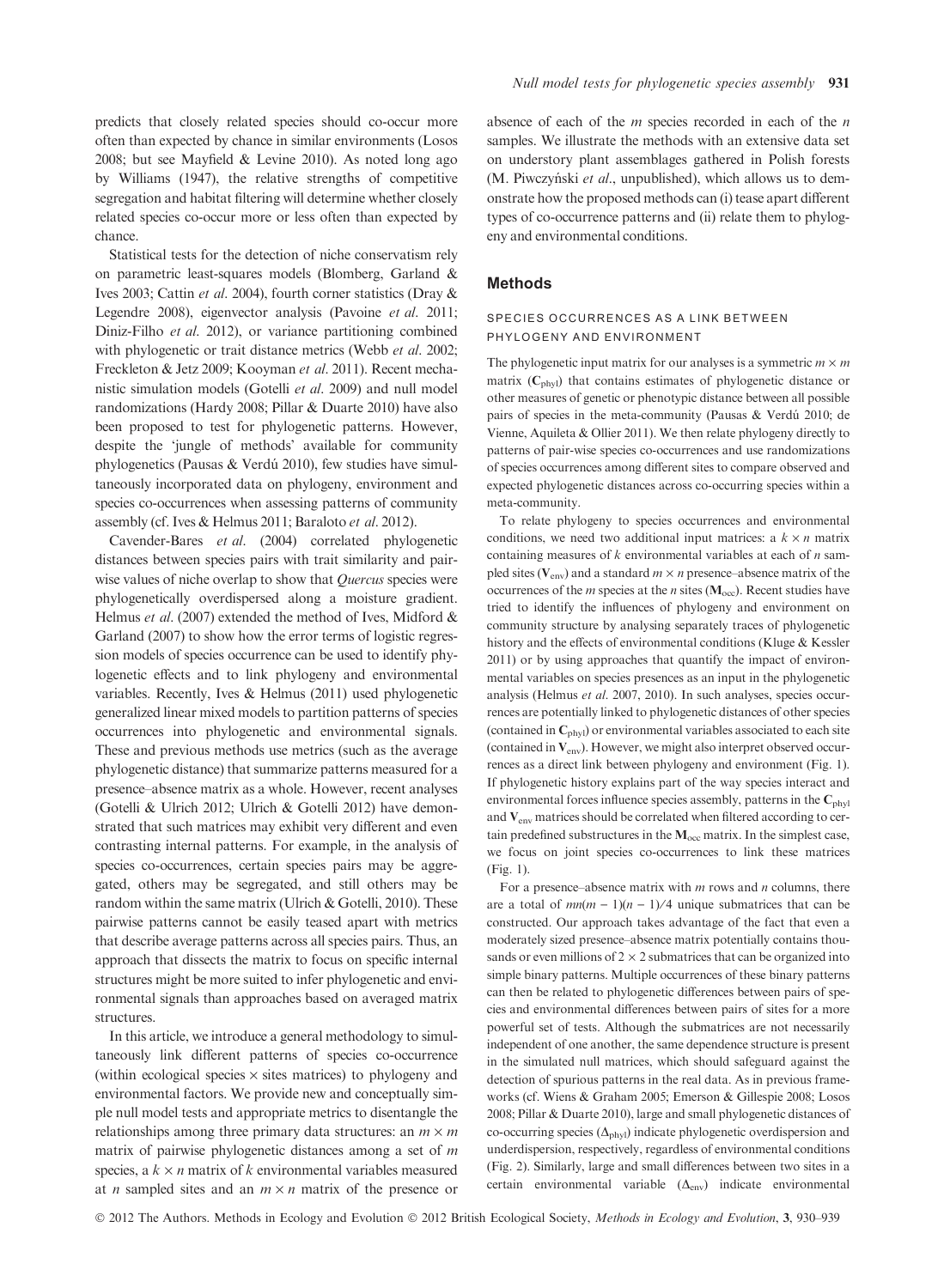

Fig. 1. A graphical representation of the relationships between species co-occurrence patterns, phylogenetic distance and environment. Phylogenetic distance (associated pairs in bold) and environmental distance are linked through three different types of co-occurrences (checkerboard, togetherness and clumping), each of which is represented by a distinct  $2 \times 2$  submatrix structure. Phylogenetic assortment and habitat filtering link phylogenetic history to species co-occurrence. Niche conservatism is revealed when phylogenetically closely related species tend to have similar habitat requirements and thus occur in similar habitats.



Fig. 2. Guidelines to interpret the relationships between environmental conditions, phylogeny and patterns of co-occurrence according to the methodology introduced. The metrics  $C_{\Delta env}$ ,  $C_{\Delta phyl}$  (clumping),  $H_{\Delta env}$ ,  $H_{\Delta phyl}$  (checkerboard) and  $T_{\Delta env}$ ,  $T_{\Delta phyl}$  (togetherness) are defined as the average Euclidean difference of all pairwise distances between species ( $\Delta_{\text{phyl}}$ ) and differences in habitat properties ( $\Delta_{\text{env}}$ ). RC $_{\Delta \text{envAphyl}}$  (clumping),  $RH_{\Delta env\Delta phyl}$  (checkerboard) and  $RT_{\Delta env\Delta phyl}$  (togetherness) are defined as the Pearson coefficient of the correlation between all the clumped, checkerboard and togetherness submatrices present in the species  $\times$  sites matrix ( $M_{\text{oc}}$ ), and  $\Delta_{\text{env}}$  and  $\Delta_{\text{phy}}$  (see main text for details). Positive and negative effects refer to comparisons of the observed scores to respective null model expectations and provide evidence of the following processes: EO, environmental overdispersion; EU, environmental underdispersion; NC, niche conservatism, ND, niche divergence; PO, phylogenetic overdispersion; PU, phylogenetic underdispersion.

overdispersion and underdispersion (habitat filtering), respectively, irrespective of phylogenetic relatedness (Fig. 2).

Our approach quantifies these patterns for multiple units of  $2 \times 2$ submatrices within a single presence–absence matrix and allows us to link  $\Delta_{env}$  and  $\Delta_{phyl}$  directly. First, we use clumped 2  $\times$  2 submatrices of the form  $\{\{1,1\},\{1,1\}\}\$  as a metric of species aggregation across sites (Ulrich & Gotelli 2012). Each clumped submatrix represents one pair of species that co-occurs at one pair of sites. This structure can be used to link the phylogenetic distances between the species (contained in  $C_{\text{phvl}}$ ) with the environmental distances between the sites (calculated from  $V_{env}$ ). A positive correlation between  $\Delta_{env}$  and  $\Delta_{phyl}$  $(R_{\text{AenvAbyl}})$  indicates joint occurrences of phylogenetically closely related species in similar habitats and joint occurrences of phylogenetically distant species in dissimilar habitats. If this joint occurrence is caused by similar ecological requirements, it would suggest the existence of niche conservatism (Fig. 2). In contrast, a negative correlation between environmental differences among sites and phylogenetic distances between species of clumped occurrence would show that phylogenetically distant species co-occur in ecologically similar habitats.

Complementary to a clumped submatrix is a checkerboard pattern (Fig. 1) formed by submatrices of the form  $\{\{1,0\},\{0,1\}\}\$ . As with clumping, we can use the checkerboard pattern to link phylogeny and habitat properties across multiple submatrices. Complementary to the interpretation of clumped submatrices, a small phylogenetic distance between the two species in a checkerboard submatrix indicates phylogenetic overdispersion (Fig. 2), and a large phylogenetic distance indicates phylogenetic underdispersion. For a checkerboard submatrix, large differences in environmental characteristics would indicate that species pairs that do not co-occur are found in sites that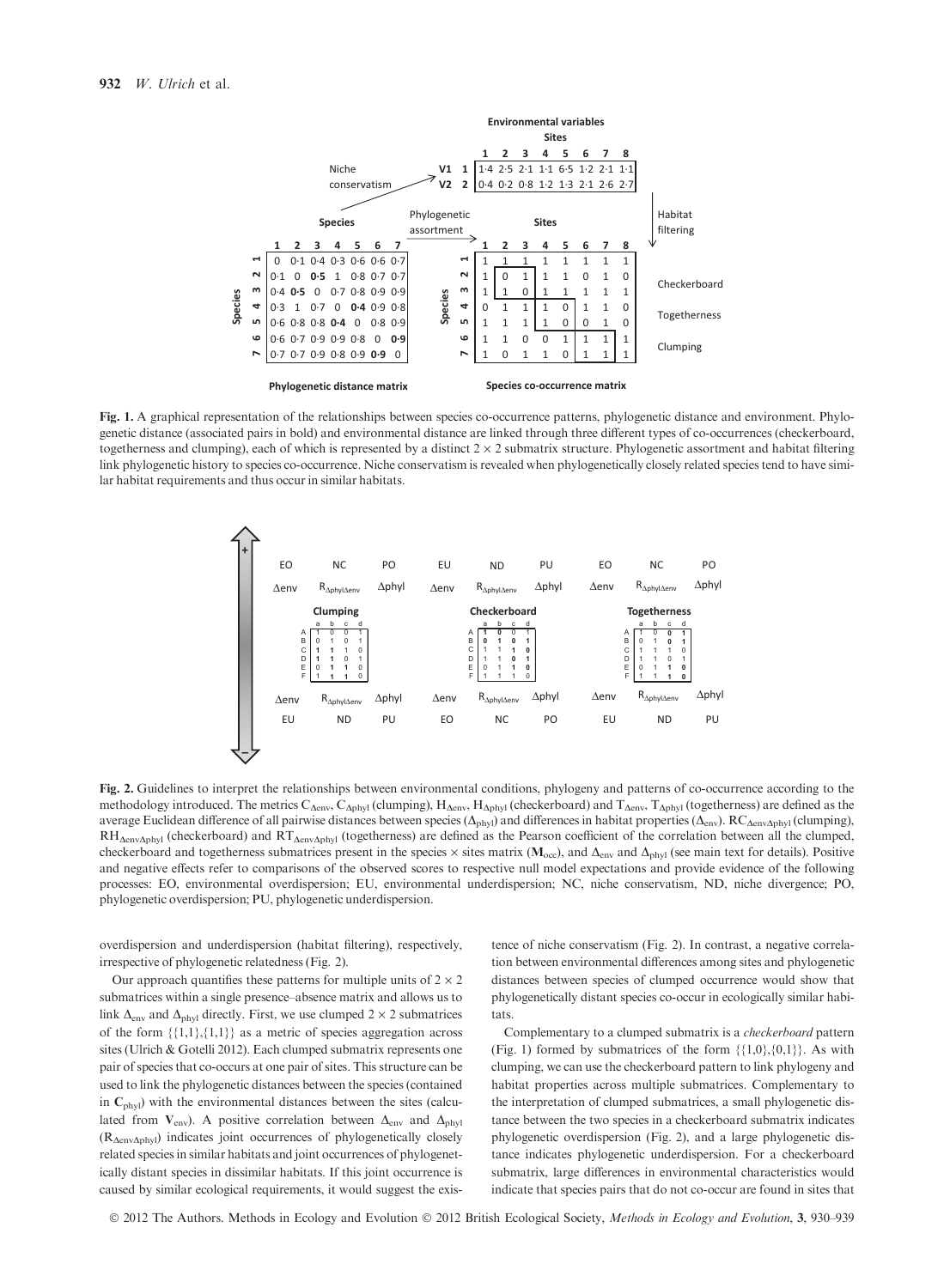differ environmentally. This result would point to habitat filtering, because co-occurring species would presumably be found on sites with similar environmental characteristics. Alternatively, if environmental differences between sites in a checkerboard submatrix are small, then the pair of species is spatially segregated between a pair of environmentally similar sites. For checkerboard submatrices, a positive correlation between environmental and phylogenetic distances implies that phylogenetically distant species pairs are segregated across environmentally different sites (Fig. 2).

In addition to clumped and checkerboard submatrices, a third submatrix structure is togetherness. Stone & Roberts (1992) used togetherness submatrices of the form  $\{\{1,0\},\{1,0\}$  as a measure of species pairs with similar habitat requirements, because the two focal species co-occur at one site and jointly avoid another site (Fig. 1). For togetherness submatrices, positive  $R_{\text{AenvAbhvl}}$  (togetherness) correlations indicate that phylogenetically related species have identical patterns of occurrences in environmentally similar and dissimilar sites. Negative  $R_{\Delta env\Delta phyl}$  (togetherness) correlations indicate that phylogenetically related species have identical patterns of occurrences in environmentally dissimilar sites. Two other possible submatrix structures are  $\{0,0\},\{0,0\}\}$  and  $\{1,1\},\{0,0\}\}$ , but we do not use this in our analyses because they lack occurrence information of at least one species.

Correlations between  $C_{phyl}$  and  $V_{env}$  for clumped, checkerboard and togetherness submatrices in a  $M_{\text{occ}}$  matrix jointly describe evolutionary and environmental influences on patterns of species aggregation and segregation, and potentially allow us to tease apart the interactions of these factors. Although the clumping, checkerboard and togetherness submatrices are linked by the internal structure of  $M<sub>occ</sub>$  (Stone & Roberts 1990), each of these structures defines a somewhat different aspect of community assembly (Ulrich & Gotelli 2012).

#### METRIC DEFINITION AND STATISTICAL INFERENCE

We define the metrics  $C_{\Delta env}$ ,  $C_{\Delta phyl}$  (clumping),  $H_{\Delta env}$ ,  $H_{\Delta phyl}$  (checkerboard) and  $T_{\Delta env}$ ,  $T_{\Delta phvl}$  (togetherness) as the average Euclidean distance in phylogeny between all species pairs  $k$  and  $l$ , and environmental characteristics between all pairs of sites  $i$  and  $j$ , calculated for all of the unique submatrices of each type (clumped, checkerboard or togetherness) within  $M_{\rm occ}$ 

$$
C_{\Delta env} = \frac{1}{N} \sum_{i,j} |\Delta_{ij}| |\text{clumping}
$$
eqn 1

$$
C_{\Delta phyl} = \frac{1}{N} \sum_{k,l} |\Delta_{kl}| |clumping \qquad \text{eqn 2}
$$

$$
H_{\Delta env} = \frac{1}{M} \sum_{i,j} |\Delta_{ij}| | \text{checkerboard} \qquad \text{eqn 3}
$$

$$
H_{\Delta phyl} = \frac{1}{M} \sum_{k,l} |\Delta_{kl}| | \text{checkerboard} \qquad \text{eqn 4}
$$

$$
T_{\Delta env} = \frac{1}{L} \sum_{i,j} |\Delta_{ij}| |\text{togetherness}
$$
 eqn 5

$$
T_{\Delta phyl} = \frac{1}{L} \sum_{k,l} |\Delta_{kl}| |\text{togetherness}
$$
eqn 6

where N is the number of clumped submatrices in  $M_{\text{occ}}$ , M is the number of checkerboard submatrices, and L is the number of togetherness submatrices.

We further define for each of the  $M_{\text{occ}}$  matrix patterns (checkerboard, clumping and togetherness) the metrics  $RC_{\Delta env\Delta phyl}$  (clumping), RH<sub> $\Delta$ env $\Delta$ phyl (checkerboard) and RT $_{\Delta$ env $_{\Delta}$ phyl (togetherness) as</sub> the Pearson coefficient of correlation between all N, M and L  $\Delta_{env}$ and  $\Delta_{\text{phvl}}$  that occur in  $M_{\text{occ}}$ . These nine metrics (six averages and three correlations) encompass the major patterns of association between phylogeny, environment and species co-occurrences. The electronic Appendix S1 contains a worked example of all the necessary calculations.

We tested for the statistical significance of these metrics using a null model approach. Observed scores of each metric were compared to the distribution of scores obtained from a randomization of the  $M_{\rm occ}$ matrix. We used the fixed–fixed (*FF*) null model ( $10 \times n \times m$  swaps for each randomized matrix), in which the row and column totals of the original presence–absence matrix are maintained. This model preserves observed heterogeneity in species occurrences and site species richness and performed well in benchmark tests of null model performance (Gotelli 2000; Gotelli & Ulrich 2012).

Statistical significances came from the respective tail distributions of 1000 randomized matrices at the two-sided 5% and 1% error level. Additionally, we calculated standardized effect sizes (SES) as Z-transformed scores  $(Z = Obs - Exp) / StDev_{Exp}$ ; where Obs and  $Exp$  are observed and expected scores and  $StDev_{Exp}$  is the standard deviation of expectation. SES scores should have values below  $-1.96$  and above  $+1.96$  at the two-sided 5% error level under the assumption that the respective null distribution is approximately normal.

#### ARTIFICIAL DATA FOR BENCHMARK TESTING

In line with the theory of benchmark testing of ecological null and simulation model testing (Hartig et al. 2011; Gotelli & Ulrich 2012), we constructed four sets of 200 artificial matrices each to infer type I and II error rates of our different metric – null model combinations (Table 1).

In the first set of artificial matrices (prefix R), the  $RM<sub>occ</sub>$  matrices were created by assigning individuals randomly to matrix cells, as described in Ulrich & Gotelli (2010). The numbers of columns (=sites) and rows (species) in each matrix were determined by sampling from two random uniform distributions ( $10 \le n \le 100$  sites and  $10 \le n \le 100$  species). Individuals of each species were placed into the cells according to random draws from the two marginal total distributions, a uniform random distribution for sites and a log-normal species – abundances distribution for species (Ulrich & Gotelli 2010) according to:

$$
N_i = e^{\frac{x_i}{2a}} \qquad \qquad \text{eqn 7}
$$

where  $x_i \sim N(0,1)$  and a is a shape-generating parameter for the log-normal distribution of each matrix that is sampled from a continuous uniform distribution (0.03  $\le a \le 0.3$ ). This algorithm generated a wide range of relative abundance distributions with an approximately log-normal shape that are qualitatively similar to empirical relative abundance distributions (Ulrich, Ollik & Ugland 2010). The phylogenetic distance matrix  $(RC_{phyl})$  was simulated from a Brownian motion branching algorithm that generates a random phylogeny for the *m* species of  $RM<sub>occ</sub>$  evolving by genetic drift or variable selection (Felsenstein 2004). The environmental matrix  $(RV_{env})$  contained a single environmental variable generated from a uniform random distribution.

In the second set of artificial matrices (prefix S), the  $SM<sub>occ</sub>, SC<sub>phvl</sub>$ and SVenv matrices were constructed as before. Next, between 1 and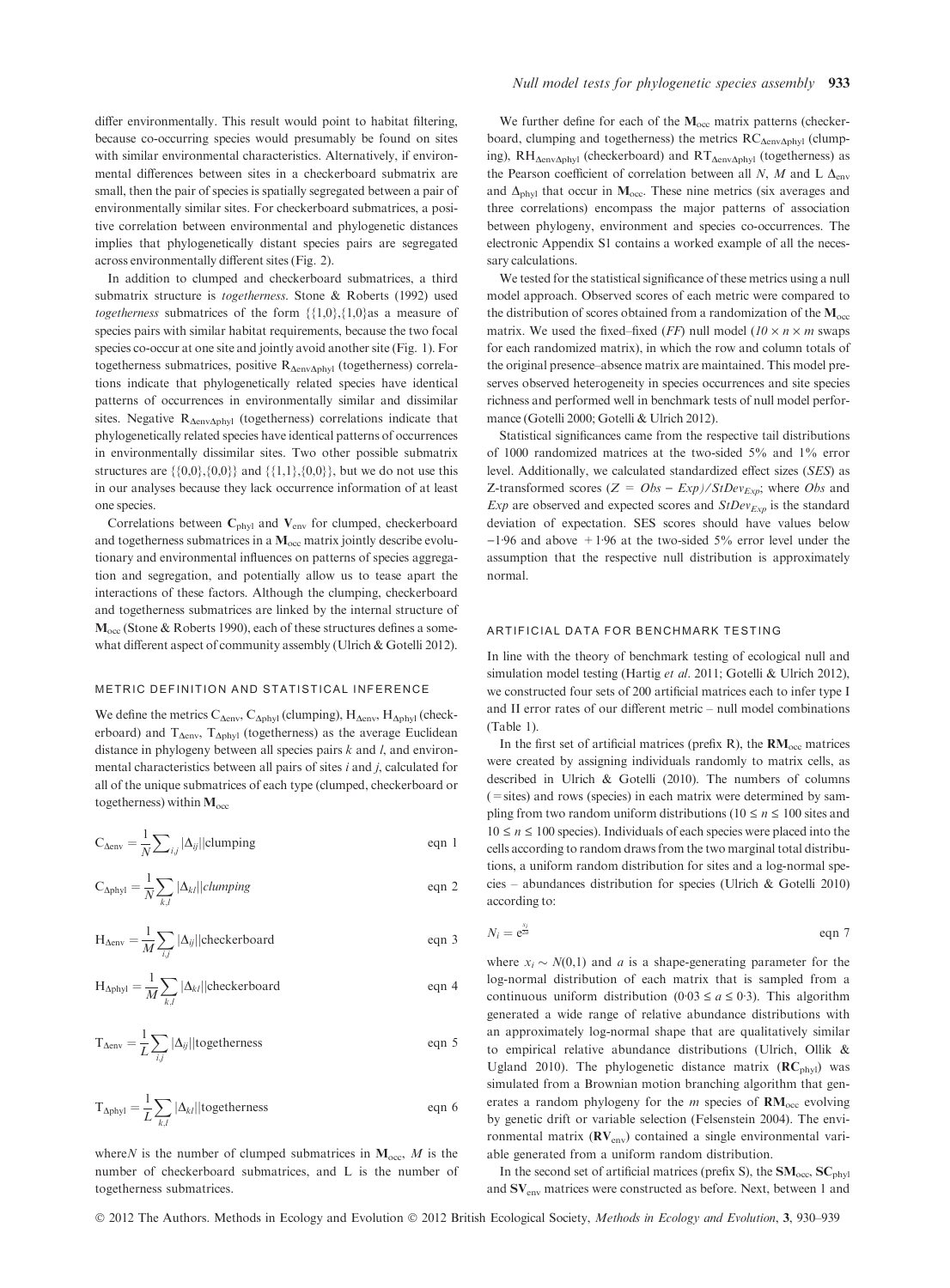#### 934 W. Ulrich et al.

|  | <b>Table 1.</b> Species $\times$ sites ( $M_{\text{occ}}$ ), phylogenetic distance ( $C_{\text{phyl}}$ ) and environmental ( $V_{\text{env}}$ ) matrix sets used in the present benchmark testing |  |  |  |  |  |  |  |  |  |  |  |  |
|--|---------------------------------------------------------------------------------------------------------------------------------------------------------------------------------------------------|--|--|--|--|--|--|--|--|--|--|--|--|
|--|---------------------------------------------------------------------------------------------------------------------------------------------------------------------------------------------------|--|--|--|--|--|--|--|--|--|--|--|--|

| $\mathbf{M}_{\text{occ}}$ | $C_{\text{phvl}}$        | env                  |
|---------------------------|--------------------------|----------------------|
| Random                    | Random                   | Random               |
| Segregated                | Random                   | Random               |
| Segregated<br>Segregated  | Non-random<br>Non-random | Random<br>Non-random |
|                           |                          |                      |

10% (values drawn from a uniform random distribution) of the clumped  $\{\{1,1\},\{1,1\}\}$ submatrices of  $SM<sub>occ</sub>$  were transformed into checkerboard submatrices  $\{\{1,0\},\{0,1\}\}\$ . The  $\text{SM}_{\text{occ}}$  matrices were thus more segregated than expected by chance while the  $SC<sub>phvl</sub>$  and SVenv matrices still were random (Table 1).

In the third set of artificial matrices (prefix E), we linked a non-random phylogenetic structure with a segregated matrix pattern while leaving the environmental matrix uniform random. The  $EM_{\text{occ}}$ matrices were segregated by the same procedure as were the  $\text{SM}_{\text{occ}}$ matrices. The SC<sub>phyl</sub> matrices were constructed from a non-random exponential branching process, in which more recently evolved species had lower abundance. In these matrices, phylogenetic distance was negatively correlated with species abundance, but not with the pattern of species co-occurrences.

In the fourth set of artificial matrices (prefix V), we added checkerboard submatrices to the lower right quarter of the ordered occurrence matrices  $(\text{VM}_{\text{occ}})$  to increase the pattern of species segregation. We also modified the environmental variable matrix  $(VV_{env})$  in such a way that the values of this variable increased exponentially with site number (as for V2 in Fig. 1). Thus, similar environmental variable expressions were weakly correlated with larger phylogenetic distance in this data set, and both the environmental variable and the phylogenetic distance were weakly to moderately associated with segregated species co-occurrences.

#### EMPIRICAL CASE STUDY

We used phytosociological data from three forest sites within the Cedynia Landscape Park (Poland) to construct three  $M_{\text{occ}}$  presenceabsence matrices (M. Piwczyński et al., unpublished data). These matrices included 96 plots: 45 plots sampled in a semi-natural oak forest dominated by Quercus petraea (Matt.) Liebl., 21 plots surveyed in a planted Scots pine (Pinus sylvestris L.) forest and 30 plots sampled in a mixed hardwood-deciduous forest. In each plot, the presence and absence of all understory vascular plants was recorded (see M. Piwczyński et al., unpublished data). The oak, pine and mixed forests contained 66, 69 and 115 species, respectively. We constructed the respective  $V_{env}$  matrices for each site using average raw Ellenberg indicator values (Ellenberg et al. 1991) of three important environmental variables (air temperature, soil pH and soil nitrogen) for all species present in each plot. We constructed the phylogenetic trees and the respective  $\mathbf{C}_{\text{phyl}}$  matrices of phylogenetic distances for all species using the Phylomatic phylogenetic database and toolkit for the assembly of phylogenetic trees (Webb & Donoghue 2005), and the R package ape (Paradis, Claude & Strimmer 2004). Trees generated by this software were based on the APG III (Angiosperm Phylogeny Group, 2009). We used other published molecular phylogenies to resolve the majority of polytomies contained in APG III. Because DNA sequence data were not available for all taxonomic levels of resolution, we assigned branch lengths to the tree with the Branch Length Adjustment (BLADJ) option in Phylocom (Webb, Ackerly & Kembel 2008), using minimum ages for genera and families and higher taxa from the molecular dating of Wikström, Savolainen &

Chase (2001). We spaced undated nodes evenly between dated ones. Because Wikström's dating does not include ferns, we used ages generated by Schuettpelz & Pryer (2009) to assign them to nodes in the phylogeny.

To test for patterns in the  $M_{\text{occ}}$  matrices of the oak, pine and mixed forests, we used the C-score (Stone & Roberts 1990), the togetherness index (Stone & Roberts 1992) and the clumping score (Ulrich & Gotelli 2012) to assess matrix wide patterns of segregation (C-score), aggregation (clumping) and habitat similarity (togetherness). Statistical inference was based on the null distributions obtained from 1000 random matrices generated by the FF null model.

#### SOFTWARE

All the calculations were made with the Niche software, which is freely available at http://www.umk.pl/~ulrichw. Niche provides all the above-defined metrics (based on presence–absence and abundance matrices), together with the respective null model options, and allows for the analysis of multiple data sets.

#### **Results**

#### BENCHMARK TESTING

The metrics  $C_{\Delta env}$ ,  $C_{\Delta phyl}$ ,  $H_{\Delta env}$ ,  $H_{\Delta phyl}$ ,  $T_{\Delta env}$ ,  $T_{\Delta phyl}$  all had low type I error probabilities (around or below 5%) when tested with the random R matrices and the two-sided 95% tail distributions of the FF null model (Table 2). Similar results were obtained for the S and E matrices, which were segregated, but had random associations with phylogeny and environmental characteristics. The correlation-based metrics ( $RC_{\Delta env\Delta phvl}$ ,  $RH_{\Delta env\Delta phy1}$  and  $RT_{\Delta env\Delta phy1}$ ) had similar good performance with the  $R$ ,  $S$ , and  $E$  matrices (Table 2). Matrix size and fill had only weak influence on metric performance and explained at most  $2.5\%$  of the variation in test results (Table 3). For the least structured R matrices, the SES of  $RC_{\text{Aenv-ohyl}}$  and  $RT_{\Delta env\Delta phy1}$  were weakly correlated with matrix size. This weak positive correlation was mainly caused by positive values of very large random matrices (species  $\times$  sites  $\geq$  5000).

The  $V$  matrix set was designed to test for Type II error rates and contained weak non-random phylogenetic, environmental and species co-occurrence signals. The phylogeny metrics  $C_{\Delta phyl}$ , H<sub> $\Delta phyl$ </sub> and T<sub> $\Delta phyl$ </sub> correctly identified between 54% and 80% of the V matrices as being phylogenetically overdispersed (Table 2). The metrics  $C_{\Delta env}$ ,  $H_{\Delta env}$  and  $T_{\Delta env}$  correctly identified between 25% ( $C_{\Delta env}$ ) and 74% ( $T_{\Delta env}$ ) of the V matrices as being environmentally underdispersed (Table 2).

Under- and overdispersion with respect to phylogeny and environment resulted in opposite patterns of correlation coefficients in the V matrices (Table 2).  $RT_{\Delta env\Delta phyl}$  pointed in 21%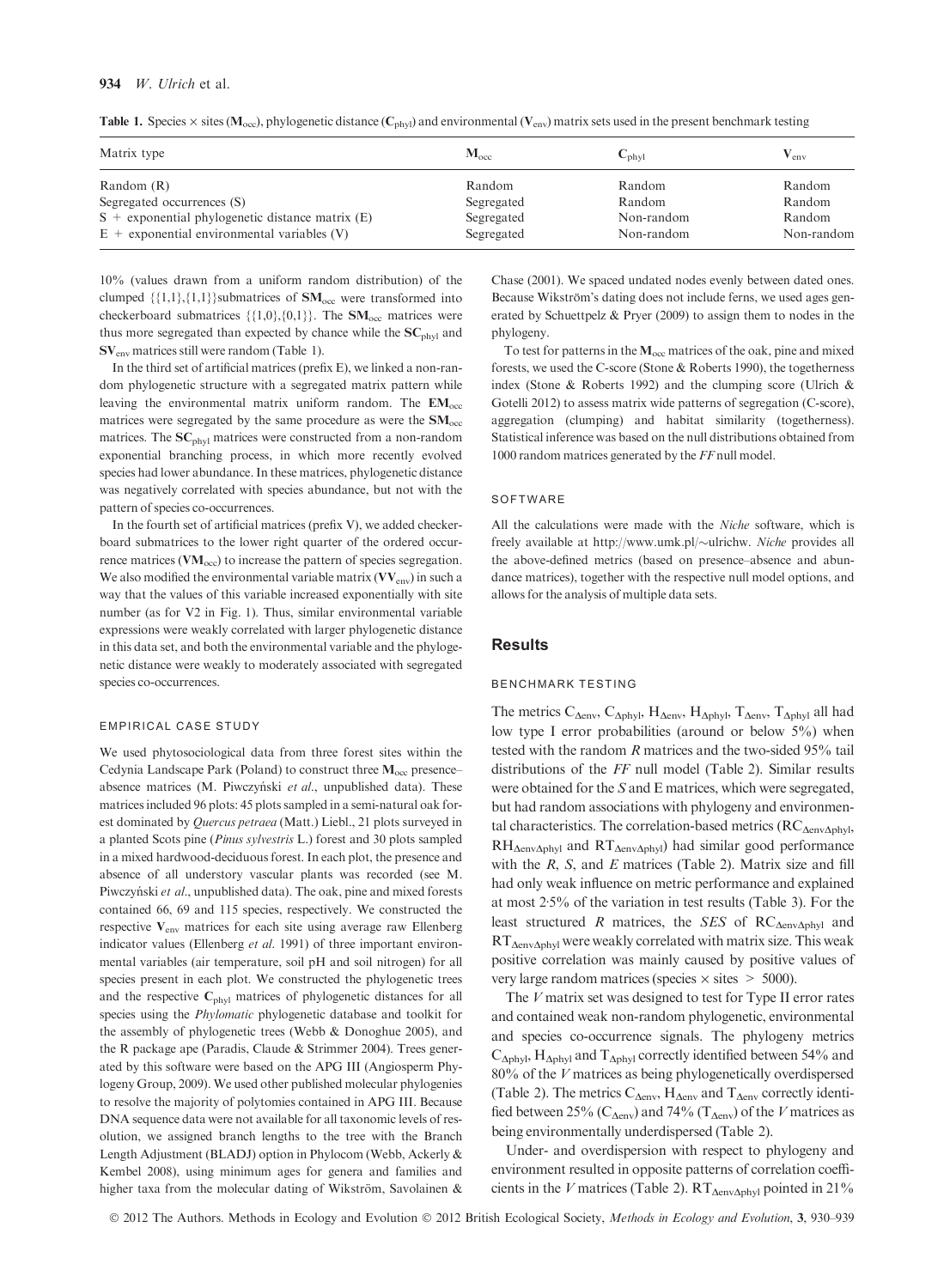Table 2. Benchmark testing for statistical error rates of the  $\Delta_{\text{phyl}}$ ,  $\Delta_{\text{env}}$  and  $R_{\Delta \text{env} \Delta \text{phyl}}$  metrics applied to clumped, checkerboard and togetherness submatrices using 200 random  $R$ ,  $S$  and  $E$  matrices and 200 non-random  $V$  matrices. Entries are the percentages of significant scores below the lower (LCL) and above the upper (UCL) two-sided 95% confidence limits of the null distribution (obtained from 1000 randomizations each of the species x sites presence-absence matrices according to the fixed-fixed null model). The parametric significance gives the percentage of significant  $R_{\Delta env\Delta phvl}$  correlations, according to the two-tailed t-distribution for all submatrix patterns. For comparison, we also present results of standard parametric F-tests for the correlations

|             | Clumping       |                | C-score        |                  | Togetherness   |                | Parametric<br>significance |            |
|-------------|----------------|----------------|----------------|------------------|----------------|----------------|----------------------------|------------|
|             | <b>LCL</b>     | <b>UCL</b>     | <b>LCL</b>     | <b>UCL</b>       | <b>LCL</b>     | <b>UCL</b>     | <b>LCL</b>                 | <b>UCL</b> |
|             | $\mathbb{R}$   |                |                |                  |                |                |                            |            |
| Phylogeny   | $\overline{0}$ | $\overline{0}$ | 0.5            |                  | 1.5            | $\mathbf{0}$   |                            |            |
| Environment | 3.5            | 2.5            | $\overline{2}$ | 1.5              | 1.5            | $\overline{c}$ |                            |            |
| Correlation | 2              | 1.5            | 2.5            | $\overline{2}$   | 3              | $\overline{2}$ | 12                         | 14         |
|             | S              |                |                |                  |                |                |                            |            |
| Phylogeny   | 0.5            | $\Omega$       |                |                  |                | 0.5            |                            |            |
| Environment | 3.5            | 2.5            | 3.5            | 1.5              | 2.5            | $\overline{4}$ |                            |            |
| Correlation | 2.5            | 2.5            | 5              | $\overline{4}$   | 4.5            | 3.5            | 12.5                       | 14.5       |
|             | E              |                |                |                  |                |                |                            |            |
| Phylogeny   | $\overline{2}$ | $\overline{2}$ | $\overline{4}$ | 1.5              | 4.5            | 4.5            |                            |            |
| Environment | 3.5            | 3              | 3.5            | 2.5              | 2.5            | 2              |                            |            |
| Correlation | $\theta$       | 0.5            |                | 0.5              | $\overline{0}$ | $\overline{c}$ | 20                         | 21         |
|             | V              |                |                |                  |                |                |                            |            |
| Phylogeny   | $\theta$       | 53.5           | 80             | $\boldsymbol{0}$ | $\overline{0}$ | 77.5           |                            |            |
| Environment | 25             | $\overline{0}$ |                | 72.5             |                | 74             |                            |            |
| Correlation | 10             | $\Omega$       | 38             | $\theta$         | 0.5            | 20.5           | 18                         | 58.3       |

Table 3. Pearson correlation coefficients between metric scores and both matrix size (species  $\times$  sites) and matrix fill for the least structured artificial R matrix set (Table 2).  $*P < 0.05$ ;  $**P < 0.01$ 

|              | Matrix size         |                |                             | Matrix fill         |                |                             |  |
|--------------|---------------------|----------------|-----------------------------|---------------------|----------------|-----------------------------|--|
| Metric       | $\Delta_{\rm phyl}$ | $\Delta_{env}$ | $R_{\Delta env\Delta phyl}$ | $\Delta_{\rm phyl}$ | $\Delta_{env}$ | $R_{\Delta env\Delta phyl}$ |  |
| Clumping     | 0.01                | 0.09           | $0.15**$                    | 0.05                | $-0.09$        | $-0.06$                     |  |
| Checkerboard | 0.05                | $-0.11$        | $-0.04$                     | $-0.06$             | 0.11           | $-0.04$                     |  |
| Togetherness | 0.03                | $-0.12*$       | $0.16**$                    | 0.05                | 0.10           | $-0.06$                     |  |

of the V matrices to overdispersion of species with similar habitat requirements, while  $RC_{\text{AenvAphvl}}$  indicated that over 10% of matrix sets were underdispersed when considering joint species occurrences. The SES scores of  $RC_{\Delta env\Delta phvl}$ ,  $RH_{\Delta env\Delta phvl}$  and  $RT_{\Delta env\Delta phvl}$  were only weakly correlated with one another (Fig. 3), suggesting that they are quantifying different aspects of pattern in the focal  $M_{\rm occ}$  matrix.

#### CASE STUDY

The plant communities in the oak, pine and mixed forests showed clear evidence of phylogenetic assortment and habitat filtering (Table 4). Irrespective of the forest type and environmental variable considered, the SES scores of  $C_{\text{Aenv}}$  were significantly negative. Therefore, species pairs co-occurred more often in plots with similar levels of temperature, pH and nitrogen than expected from the FF null model. This signal of positive habitat filtering was slightly weaker in the case of  $T_{\text{Aenv}}$ . The pattern expressed by  $H_{\Delta env}$  was complementary to that of  $C_{\text{Aenv}}$ : in all forest types, there were significantly greater differences than predicted by the null model in temperature, pH and nitrogen levels among sites in which species did not co-occur.

The phylogenetic signal was weaker than the environmental signal (Table 4). In the oak and pine forests, the SES scores of  $T_{\Delta phyl}$  that are based on the togetherness pattern as a metric of similarity in habitat requirements were significantly negative. Thus, species with identical patterns of presences–absences were phylogenetically closer than expected by chance (underdispersed). Consistent with this pattern, the SES scores of  $H_{\Delta p h\nu}$ were positive (although statistically not significant), indicating more distant phylogenetic relationships of segregated submatrices and therefore negative phylogenetic assortment (underdispersion). In the mixed-forest matrix, the phylogenetic signal was not different from random (Table 4).

In the oak forest, phylogenetic relatedness for co-occurring species (clumping, togetherness) was significantly and negatively correlated with similarity in pH requirement (Table 4). Seven of the nine  $RC_{\Delta env\Delta phyl}$  correlations evaluated were negative, pointing to a weak tendency towards divergent niches of co-occurring species (Table 1). The respective  $RH_{\Delta env\Delta phyl}$ scores obtained in the oak and pine forests were mainly insignificant and suggest a diffuse pattern of niche evolution. In the mixed forest, the patterns were not significant (Table 4). In eight of nine tests, the correlation between environmental and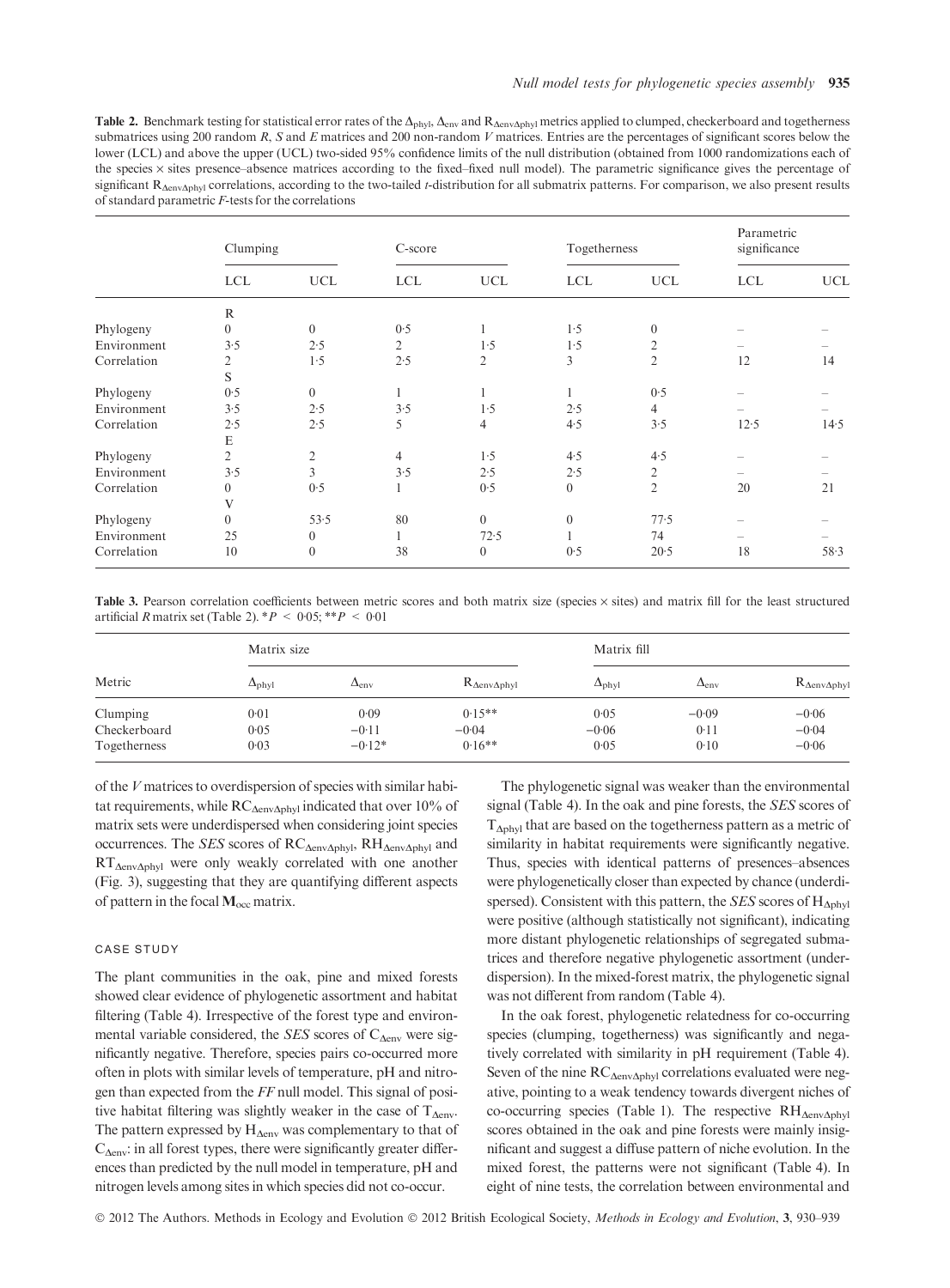

Fig. 3. Relationships between the standardized effects sizes (fixed–fixed null model) of  $RC_{\Delta env\Delta phyl}$  (clumping),  $RH_{\Delta env\Delta phyl}$  (checkerboard) and RT<sub>AenvAphyl</sub> (togetherness). a:  $R^2 = 0.14$ ; b:  $R^2 = 0.23$ ; c:  $R^2 = 0.10$  (all  $P < 0.01$ ).

Table 4. Standardized effects sizes (SES) of test metrics for all vascular plant species in phytosociological plots within oak, pine and mixed forests. \*P < 0.05; \*\*P < 0.01. Significance levels refer to the respective confidence limits of the null model distribution (causing two times values of SES < |1.96| to be significant). Null distributions were obtained from 1000 randomizations of the  $M_{\text{occ}}$  matrices using the fixed–fixed null model. Temperature (T), soil pH and nitrogen content (N) are entered as averaged Ellenberg values

|                             | Clumping     |           |           | Checkerboard |          |          | Togetherness |           |          |  |
|-----------------------------|--------------|-----------|-----------|--------------|----------|----------|--------------|-----------|----------|--|
|                             | T            | pH        | N         | T            | pH       | N        | T            | pH        | N        |  |
|                             | Oak          |           |           |              |          |          |              |           |          |  |
| $\Delta_{env}$              | $-2.34*$     | $-4.61**$ | $-5.19**$ | $3.16**$     | $3.73**$ | $3.94**$ | 0.86         | 1.27      | $2.59**$ |  |
| $R_{\Delta env\Delta phyl}$ | 0.81         | $-2.63**$ | $-0.95$   | $1-20$       | 0.97     | $-0.15$  | $-0.82$      | $-1.78$   | $-0.13$  |  |
| $\Delta_{\rm phyl}$         | $-1.27$      |           |           |              | 1.16     |          |              | $-3.22**$ |          |  |
|                             | Pine         |           |           |              |          |          |              |           |          |  |
| $\Delta_{\rm env}$          | $-4.71**$    | $-3.57**$ | $-2.93**$ | $3.76**$     | $2.78**$ | $1.99*$  | $3.04**$     | $2.13*$   | 1.50     |  |
| $R_{\Delta env\Delta phyl}$ | $-0.74$      | $-0.49$   | $-2.03*$  | $2.31*$      | 0.35     | 1.33     | 0.29         | $-0.64$   | $-0.10$  |  |
| $\Delta_{\rm phyl}$         | $-0.10$      |           |           |              | 1.80     |          |              | $-2.08*$  |          |  |
|                             | Mixed forest |           |           |              |          |          |              |           |          |  |
| $\Delta_{env}$              | $-2.06*$     | $-5.27**$ | $-5.48**$ | $3.11**$     | $7.34**$ | $7.43**$ | $3.13**$     | $7.37**$  | $7.46**$ |  |
| $R_{\Delta env\Delta phyl}$ | $-1.61$      | $-0.53$   | 0.24      | $-1.70*$     | $-0.72$  | $-1.24$  | $-1.70$      | $-1.59$   | $-2.87*$ |  |
| $\Delta_{\rm phyl}$         |              | 0.63      |           |              | $-0.52$  |          |              | $-0.29$   |          |  |

phylogenetic differences ( $RT_{\Delta env\Delta phy1}$ ) yielded a pattern of dissimilar habitat requirements of phylogenetically related species (Tables 1, 4). Thus, our tests indicate a general tendency against niche conservatism, but indicate trait- and habitat-specific patterns. Based on the average metric score, this tendency was the weakest in the pine forest.

#### **Discussion**

#### GENERAL FRAMEWORK AND METRIC PERFORMANCE

The aim of this work was threefold: first, to provide a general framework for the study of phylogenetic assortment, habitat filtering and niche conservatism; secondly, to develop appropriate metrics to characterize and test each of these patterns; and thirdly, to clarify how different patterns of species co-occurrence might influence inference about evolutionary and environmental signals. We demonstrated that our metrics have a good error behaviour when tested against a variety of artificial matrix sets covering a wide range of observed patterns (Table 2). Previous studies have shown that results of phylogenetic analysis of community structure are potentially sensitive to both spatial scale and meta-community size and abundance (Swenson et al. 2006; Kraft et al. 2007; Hardy 2008). When tested against three different sets of random matrices (R, S and E), our metrics proved to be largely independent of matrix size and matrix fill (Table 3).

Our benchmark testing (Table 2) and the case study (Table 4) also indicate that our method has adequate power to detect even weak patterns of non-randomness (as expressed in the  $V$  matrices). Although the nine metrics we used are based on small differences in submatrix structure, and are compared with the same null models, they are surprisingly uncorrelated with one another and capture different, and often divergent, patterns expressed within the same matrix. Our construction of the artificial V matrices introduced a weak segregated pattern within the respective  $M_{\text{occ}}$  matrices. Therefore, the entire matrix is transformed from being random to being segregated, random and even aggregated for different subsets of species and sites (Ulrich & Gotelli 2012). Many real empirical matrices have such multiple substructures (Gotelli & Ulrich 2012; Ulrich & Gotelli 2012), which makes any simple matrix classification challenging. Our method is able to disentangle these divergent patterns, and thus may provide more precise insights into the phylogenetic structure of communities than previous approaches that use metrics based only on the average degree of species co-occurrence (Kembel et al. 2010; Ives & Helmus 2011).

Our approach can be adapted to test for species differences other than phylogenetic distance. Instead of a matrix containing phylogenetic information, we could use a matrix with morphological, physiological or molecular traits, or even information on species habitat requirements. Then our metrics quantify the degree to which species-specific traits are linked to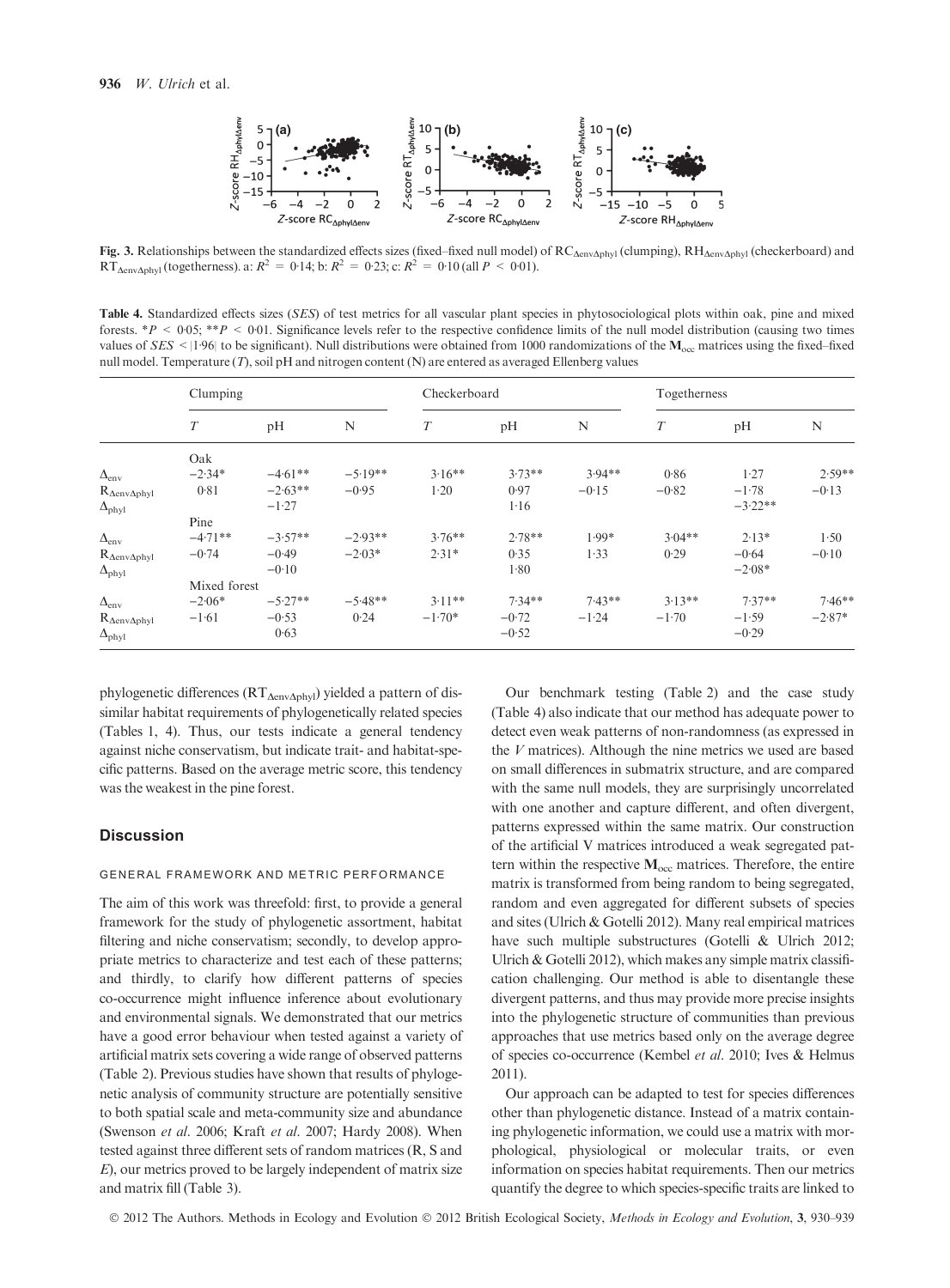patterns of species co-occurrence and habitat characteristics. Our approach could be also extended to deal with metrics other than distance. For example, Helmus et al. (2010) showed that disturbed sites may contain more closely related species. In our analysis, disturbance frequency or intensity could be measured at each site and then tested for its influence on patterns of species co-occurrence and phylogenetic relatedness.

A possible shortcoming of our method is that it might fail to detect non-randomness if the probability of species occurrence is a uni-modal or multi-modal function of environmental variables (Pausas  $&$  Verdú 2010). The easiest way to address this problem is to graphically inspect the scatter plot of occurrence vs. environmental variables for evidence of nonlinearity. In such cases, the use of quadratic or even nonlinear regression instead of simple correlation might be warranted (Huisman, Olff & Fresco 1993). Our case study does not incorporate species life history and morphological traits (Helmus et al. 2010; Pausas & Verdú 2010; Pavoine et al. 2011), but these factors can also be accommodated as a species difference matrix.

The question of how sample size might affect the identification of meta-community patterns has been somewhat neglected in phylogenetic and species co-occurrence analysis (Hardy 2008; Gotelli et al. 2011; Gotelli & Ulrich 2012). The problem here is that any large-scale distribution of species across sites has a certain internal structure quantified by the degree of spatial autocorrelation. The same holds for artificial presence–absence matrices that are generated by certain algorithms to obtain some non-random structure. Random samples from such autocorrelated data sets will only identify the underlying pattern if the spatial grain of the sample matches the respective grain of the original data sets. To explore this problem, we constructed 100 data sets similar to the  $V$  set (Table 1) but with 20 species and 1000 sites each. In each of these data sets, we took 100 samples, each consisting of 10–100 randomly selected sites, and compared the  $RC_{\Delta env\Delta phyl}$ ,  $RH_{\Delta env\Delta phvl}$  and  $RT_{\Delta env\Delta phvl}$  correlations of the sample matrices with the correlations in the full data set. Our results (Table 5) show that subsampling is only partly able to recover the original matrix structure. Thus, tests based on subsamples of a large meta-community might have a reduced power to detect patterns. However, this is true of virtually all statistical tests (including parametric, Bayesian, and null model): as sampling effort decreases, power inevitably diminishes. Nevertheless our results exemplify that sample size effects deserve more attention when comparing the phylogenetic structure of metacommunities of different taxa and habitats.

#### CASE STUDY

For three forest understory assemblages, temperature, pH and nitrogen content were frequently correlated with patterns of species occurrence, but were not necessarily related to phylogenetic structure (Table 4). The most striking example is the mixed forest, in which none of the co-occurrence metrics were correlated with phylogeny, but clumping and checkerboard patterns were related to environmental variables. This result is most parsimoniously explained by random species distribu-

Table 5. Percentage of significant correlations between  $\Delta_{env}$  and  $\Delta_{phyl}$ in 100 matrix sets of the V type with 20 species and 1000 sites  $(V_{1000})$ each, and in 100 random samples of 10–100 sites from each of these matrices.  $r \leq |CL|$  gives the percentage of correlations where the two-sided 95% confidence limits (CL) of the sample enclosed the respective correlation in the original  $V_{1000}$  data. Direction gives the percentage where the mean direction of the samples matched the direction of the respective  $V_{1000}$  data

|               | % Significant correlations   |                              |                              |  |  |  |  |
|---------------|------------------------------|------------------------------|------------------------------|--|--|--|--|
|               | $RC_{\Delta env\Delta phyl}$ | $RH_{\Delta env\Delta phyl}$ | $RT_{\Delta env\Delta phyl}$ |  |  |  |  |
| $V_{1000}$    | 33                           | 78                           | 2                            |  |  |  |  |
| Samples       | % correlations               | $\overline{2}$               | $\theta$                     |  |  |  |  |
| $r \leq  CL $ | 60                           | 68                           | 89                           |  |  |  |  |
| Direction     | 67                           | 78                           | 44                           |  |  |  |  |

tions across the phylogeny after sampling from a regional species pool. According to the random sampling hypothesis (Prinzing et al. 2008), species are able to coexist and interact irrespective of the amount of shared evolutionary history. Source-sink dynamics (mass effects; Shmida & Ellner 1984; Prinzing et al. 2008) can also create temporary assemblages from phylogenetically diverse lineages. Both processes can counteract phylogenetic clustering, particularly at smaller spatial scales.

The three submatrix structures (clumping, checkerboards and togetherness) revealed various dependencies of species cooccurrence on environment and phylogeny within the same forest type (Table 4). This result is especially exemplified by the togetherness index, which was correlated to phylogeny in the oak and pine forests and was the only index showing a strong correlation with a single environmental variable. This pattern may reflect constraints imposed by environmental stress. For example, the oak forest of our study area occurs on severely nutrient-deficient sandy soils and is depauperate in species (Puchałka, pers. comm.). This kind of habitat requires special adaptations, such as mycorrhizal or bacterial symbionts that fix nitrogen, sclerophyllous or highly pubescent leaves that resist desiccation and slow growth rates (because of limited nutrients and water); these traits are typically correlated with tolerance to mineral nutrient deficiencies (Grime 2001). These traits are found in many species, but are phylogenetically clustered in only a few plant families (e.g. Ericaceae, Asteraceae, Poaceae). Small scale differences in soil quality within the oak forest may allow more generalist species (e.g. ruderal) to successfully colonize high nitrogen patches and possibly displace specialists. As a result, species jointly avoid nitrogenpoor sites and colonize nitrogen-rich sites irrespective of phylogeny (Table 4).

In the oak forest, we found strong correlations between pH and both clumping and phylogeny, although there was no relationship between phylogeny and co-occurrence (Table 4). Differences in pH between two sites were negatively correlated with the phylogenetic distance of the species involved. This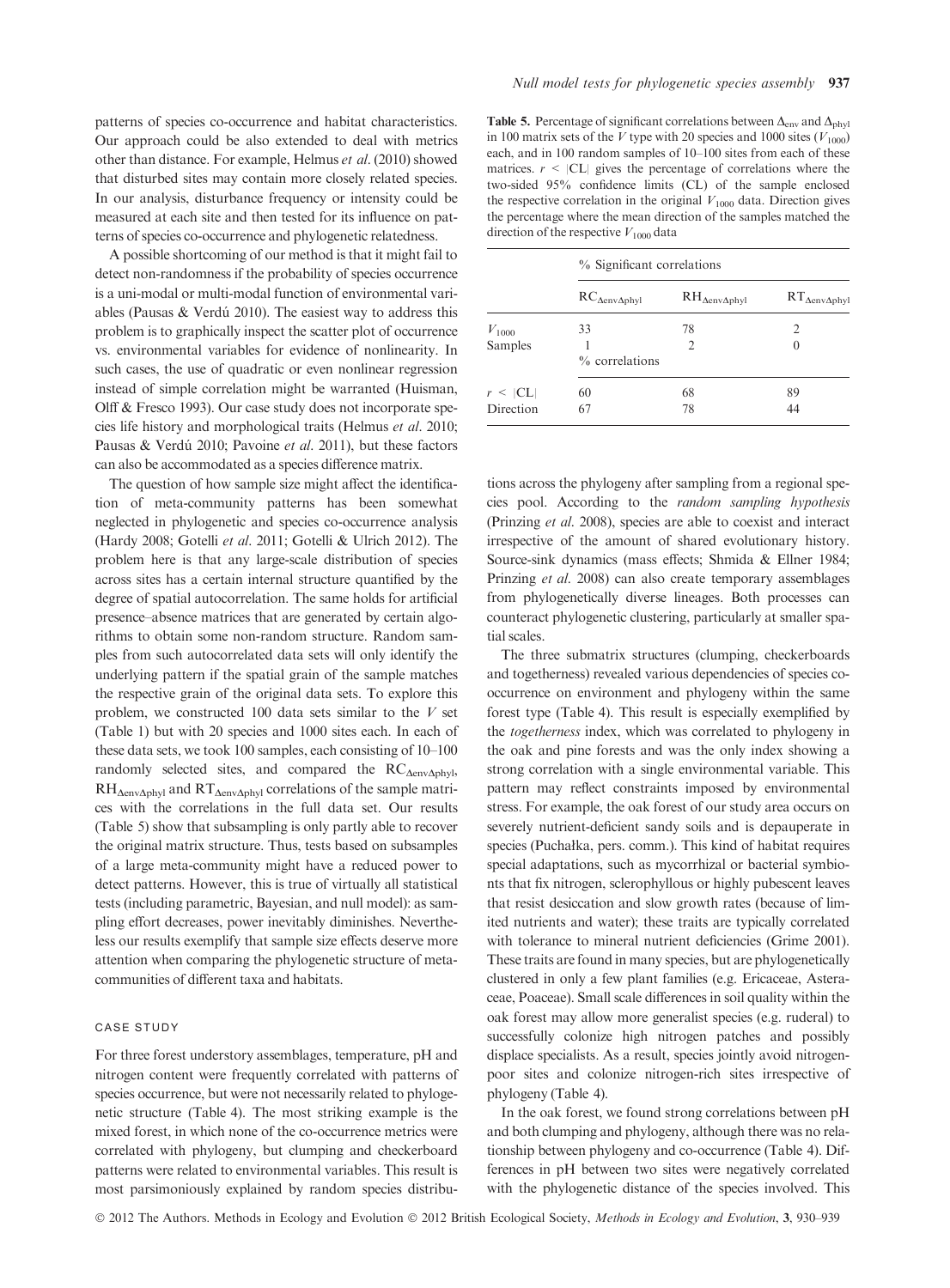pattern implicates at least two mechanisms: (i) competition as a factor limiting co-occurrences of species with similar requirements (Webb et al. 2002) or (ii) convergent trait evolution in unrelated lineages (Cavender-Bares, Keen & Miles 2006).

#### Concluding remarks

We distinguished between three different types of species co-occurrences structures (checkerboards, togetherness, clumping) that capture different patterns of community assembly (Fig. 2). The presence of all three structures within a single data matrix is a challenge for teasing apart the links between phylogeny, environment and community assembly. In particular, clumping (a pattern of joint occurrences of species irrespective of site differences) and togetherness (joint occurrences conditional on site differences) have not been clearly distinguished before (Ulrich & Gotelli 2012). Our proposed methodology highlights that the separate analysis of these metrics might provide new insights when studying patterns of community assembly.

#### Acknowledgements

W.U. was in part supported by a grant from the Polish Science Ministry (N 304 372839). M.P. acknowledges funding by grants from the National Science Centre (N304 306740 and N N303 069335). F.T.M. was supported by the European Research Council under the European Community's Seventh Framework Programme (FP7/2007-2013)/ERC Grant agreement no 242658 (BIOCOM). N.J.G. was supported by the U.S. National Science Foundation (NSF DEB-0541936) and the U.S. Department of Energy (022821).

#### References

- Alexandrou, M.A., Oliveira, C., Maillard, M., McGill, R.A.R., Newton, J., Creer, S. & Taylor, M.I. (2011) Competition and phylogeny determine community structure in Müllerian co-mimics. Nature, 469, 84-88.
- Angiosperm Phylogeny Group (2009) An update of the Angiosperm Phylogeny Group classification for the orders and families of flowering plants: APG III. Botanical Journal of the Linnean Society, 161, 105–121.
- Baraloto, C., Hardy, O.J., Paine, C.E.T., Dexter, K.G., Cruaud, C., Dunning, L.T., Gonzalez, M.-A., Molino, J.-F., Sabatier, D., Savolainen, V. & Chave, J. (2012) Using functional traits and phylogenetic trees to examine the assembly of tropical tree communities. Journal of Ecology, 100, 690–701.
- Blomberg, S.P., Garland, T. & Ives, A.R. (2003) Testing for phylogenetic signal in comparative data: behavioural traits are more labile. Evolution, 57, 717– 745.
- Cattin, M.F., Bersier, L.F., Banasek-Richter, C., Baltensperger, R. & Gabriel, J.P. (2004) Phylogenetic constraints and adaptation explain food-web structure. Nature, 427, 835–839.
- Cavender-Bares, J., Ackerly, D.D., Baum, D.A. & Bazzaz, F.A. (2004) Phylogenetic overdispersion in Floridian oak communities. American Naturalist, 163, 823–843.
- Cavender-Bares, J., Keen, A. & Miles, B. (2006) Phylogenetic structure of Floridian plant communities depends on taxonomic and spatial scale. Ecology, 87, 109–122.
- Cavender-Bares, J., Kozak, K.H., Fine, P.V.A. & Kembel, S.W. (2009) The merging of community ecology and phylogenetic biology. Ecology Letters, 12, 693–715.
- Darwin, C. (1859) On the Origin of Species. J. Murray, London.
- Diniz-Filho, J.A.F., Bini, L.M., Rangel, T.F., Morales-Castilla, I., Olalla-Tárraga, M.A., Rordríguez, M.A. & Hawkins, B.A. (2012) On the selection of phylogenetic eigenvectors for ecological analyses. Ecography, 35, 239–249.
- Dray, S. & Legendre, P. (2008) Testing the species traits-environment relationships: The fourth corner problem revisited. Ecology, 89, 3400–3412.
- Ellenberg, H., Weber, H.E., Düll, R., Wirth, V., Werner, W. & Paulißen, D. (1991) Zeigerwerte von Pflanzen in Mitteleuropa. Scripta Geobotanica, 18, 1–248.
- Emerson, B.C. & Gillespie, R.G. (2008) Phylogenetic analysis of community assembly and structure over space and time. Trends in Ecology and Evolution, 23, 619–630.
- Felsenstein, J. (2004) Inferring Phylogenies. Sinauer, Sunderland.
- Freckleton, R.P. & Jetz, W. (2009) Space versus phylogeny: disentangling phylogenetic and spatial signals in comparative data. Proceedings of the Royal Society **B**, **276**, **21**–30.
- Gotelli, N.J. (2000) Null model analysis of species co-occurrence patterns. Ecology, 81, 2606–2621.
- Gotelli, N.J., Anderson, M.J., Arita, H.T., Chao, A., Colwell, R.K., Connolly, S.R., Currie, D.J., Dunn, R.R., Graves, G.R., Green, J.L., Grytnes, J.A., Jiang, Y.H., Jetz, W., Lyons, S.K., McCain, C.M., Magurran, A.E., Rahbek, C., Rangel, T., Soberon, J., Webb, C.O. & Willig, M.R. (2009) Patterns and causes of species richness: a general simulation model for macroecology. Ecology Letters, 12, 873–886.
- Gotelli, N.J., Ulrich, W. & Maestre, F.T. (2011) Randomization tests for quantifying species importance to ecosystem function. Methods in Ecology and Evolution, 2, 634–642.
- Gotelli, N.J. & Ulrich, W. (2012) Statistical challenges in null model analysis. Oikos, 121, 171–180.
- Grime, J.P. (2001) Plant Strategies, Vegetation Processes, and Ecosystem Properties, 2nd edn. Wiley, Chichester.
- Hardy, O.J. (2008) Testing the spatial phylogenetic structure of local communities: statistical performances of different null models and test statistics on a local neutral community. Journal of Ecology, 96, 914–926.
- Hartig, F., Calabrese, J.M., Reineking, B., Wiegand, T. & Huth, A. (2011) Statistical inference for stochastic simulation models – theory and application. Ecology Letters, 14, 816–827.
- Helmus, M.R., Savage, K., Diebel, M.W., Maxted, J.T. & Ives, A.R. (2007) Separating the determinats of phylogenetic community structure. Ecology Letters, 10, 917–925.
- Helmus, M.R., Keller, W., Paterson, M.J., Yan, N.D., Cannon, C.H. & Rusak, J.A. (2010) Communities contain closely related species during ecosystem disturbance. Ecology Letters, 13, 162–174.
- Huisman, J., Olff, H. & Fresco, L.F.M. (1993) A hierarchical set of models for species response analysis. Journal of Vegetation Science, 4, 37–46.
- Ives, A.R. & Helmus, M.R. (2011) Generalized linear mixed models for phylogenetic analyses of community structure. Ecological Monographs, 81, 511– 525.
- Ives, A.R., Midford, P.E. & Garland, T. (2007) Within-species variation and measurement error in phylogenetic comparative methods. Systematic Biology, 56, 252–270.
- Kembel, S.W., Cowan, P.D., Helmus, M.R., Cornwell, W.K., Morlon, H., Ackerly, D.D., Blomberg, S.P. & Webb, C.O. (2010) Picante: R tools for integrating phylogenies and ecology. Bioinformatics, 26, 1463–1464.
- Kluge, J. & Kessler, M. (2011) Phylogenetic diversity, trait diversity and niches: species assembly of ferns along a tropical elevational gradient. Journal of Biogeography, 38, 394–405.
- Kooyman, R., Rossetto, M., Cornwell, W. & Westoby, M. (2011) Phylogenetic tests of community assembly across regional to continental scales in tropical and subtropical rain forests. Global Ecology and Biogeography, 20, 707–716.
- Kraft, N.J.B., Cornwell, W.K., Webb, C.O. & Ackerly, D.D. (2007) Trait evolution, community assembly, and the phylogenetic structure of ecological communities. American Naturalist, 170, 271–283.
- Losos, J.B. (2008) Phylogenetic niche conservation phylogenetic signal and the relationship between phylogenetic relatedness and ecological similarity among species. Ecology Letters, 11, 995–1007.
- Mayfield, M.M. & Levine, J. (2010) Opposing effects of competitive exclusion on the phylogenetic structure of communities. Ecology Letters, 13, 1085– 1093.
- Paradis, E., Claude, J. & Strimmer, K. (2004) Ape: analyses of phylogenetics and evolution in R language. Bioinformatics, 20, 289–290.
- Pausas, J.G. & Verdú, M. (2010) The jungle of methods for evaluating phenotypic and phylogenetic structure of communities. BioScience, 60, 614–625.
- Pavoine, S., Vela, E., Gachet, S., de Bélair, G. & Bonsall, M.B. (2011) Linking patterns in phylogeny, traits, abiotic variables and space: a novel approach to linking environmental filtering and plant community assembly. Journal of Ecology, 99, 165–175.
- Pillar, V.D. & Duarte, L.D.S. (2010) A framework for metacommunity analysis of phylogenetic structure. Ecology Letters, 13, 587–596.
- Prinzing, A., Reiffers, R., Braakhecke, W.G., Hennekens, S.M., Tackenberg, O., Schaminée, J.H. & van Groenendael, J.M. (2008) Less lineages – more trait variation: phylogenetically clustered plant communities are functionally more diverse. Ecology Letters, 11, 809–819.